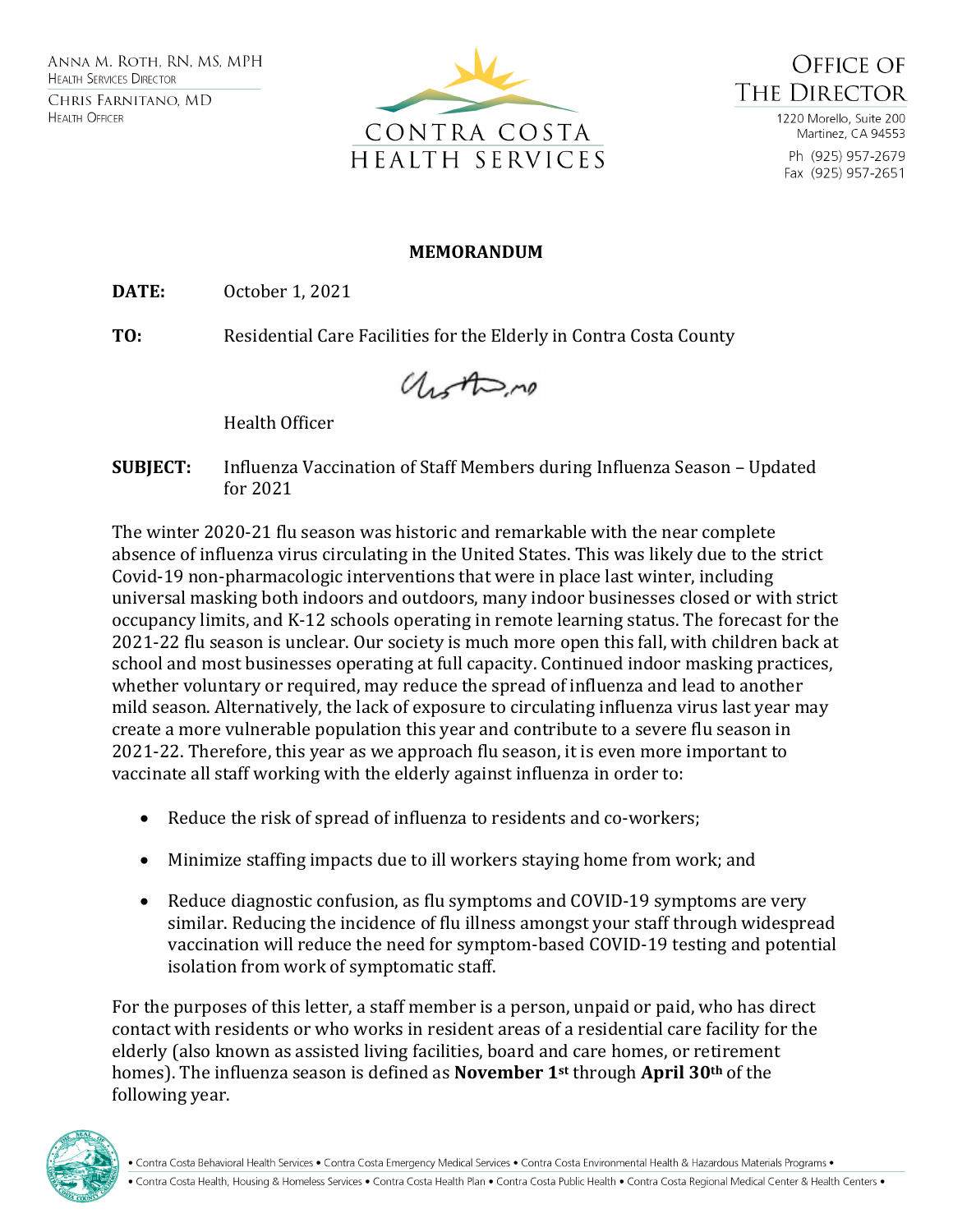Influenza infection affects 5-15% of the US population every year, leading to an estimated 3.1 million days of hospitalization and 31.4 million outpatient visits. Staff in residential care facilities are both at risk for influenza and can transmit the virus to residents and coworkers. Residents in these facilities are particularly vulnerable to influenza. Each year, 90% of influenza-related deaths and more than 60% of influenza-related hospitalizations occur in the elderly. Furthermore, it is possible to become infected with flu and COVID-19 at the same time, which may increase the risk for severe illness.

In your role as a residential care facility operator and mine as Health Officer, we share common goals: **reduce the spread of serious diseases such as influenza and COVID-19, and protect your staff and elderly residents.** California law requires that facilities shall establish, implement, and maintain effective procedures for providing vaccinations against seasonal influenza to all employees with occupational exposure. While compliance rates with these laws are high, actual staff vaccination rates are not and may be below the level that will reduce the spread of infection in our health care facilities. Mandatory vaccination policies have been shown to increase staff vaccination rates to above 95%.

We can protect both residents and staff from influenza disease, hospitalization and death by increasing rates of influenza vaccination of staff and reducing staff-to-resident transmission of influenza and vice versa.

## **My strong recommendations regarding influenza vaccination this season:**

- All employees should be offered influenza vaccine. Employer mandates requiring all staff to vaccinate against influenza are strongly encouraged. Exemptions should only be granted for those employees who are able to provide an accepted medical exemption document signed by an MD or DO physician. True medical exemptions to the current influenza vaccine are rare.
- Providing on-worksite vaccination opportunities can be very effective in increasing vaccination rates amongst employees and are strongly encouraged.

## **Key points of information about this year's influenza vaccine options:**

- High Dose flu vaccine is an age-based vaccine for people 65 years and older. Please offer and encourage this vaccine to this population of employees but if it's not available, per ACIP recommendations you can and should offer standard dose flu vaccine so as to not miss an opportunity to vaccinate.
- The live virus nasal vaccine is approved as an option for use in healthy nonpregnant persons, 2 years through 49 years old.
- The flu vaccine can be safely given to residents with an egg allergy or mild illness (fever less than 102.5 F).



. Contra Costa Behavioral Health Services . Contra Costa Emergency Medical Services . Contra Costa Environmental Health & Hazardous Materials Programs .